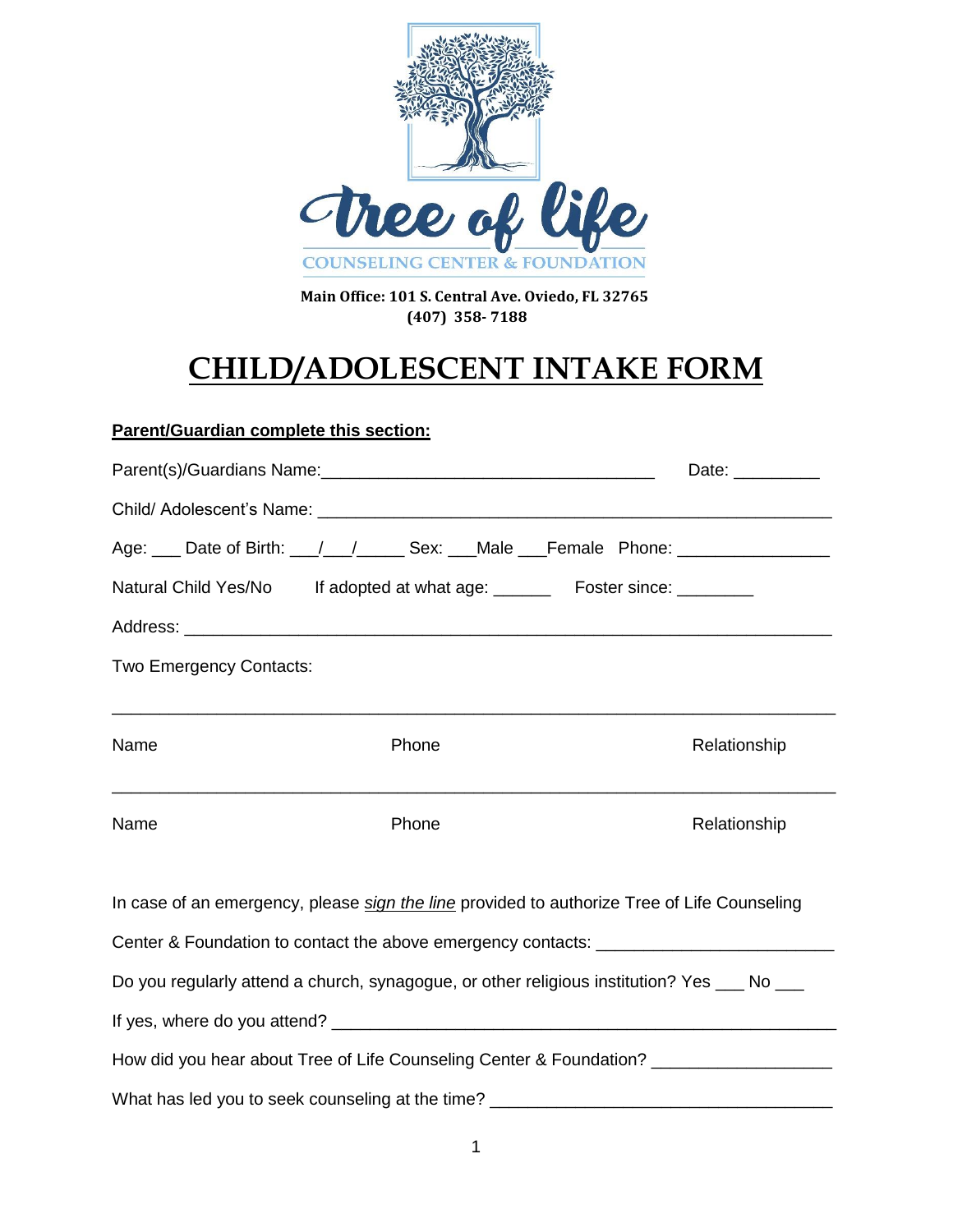# **Family History:**

| Parents:                                                                                                                        |                                                     |  |
|---------------------------------------------------------------------------------------------------------------------------------|-----------------------------------------------------|--|
| <b>Parents relationship Status:</b>                                                                                             |                                                     |  |
| Are parents married? Yes ___ No ___ if yes, length of marriage:                                                                 |                                                     |  |
| Are parents divorced? Yes ___ No ___ if yes, how old was the child at time of divorce?                                          |                                                     |  |
|                                                                                                                                 |                                                     |  |
| Is there any significant information about the parents' relationship which might be beneficial to<br>counseling: Yes ___ No ___ |                                                     |  |
| <b>Mother:</b>                                                                                                                  |                                                     |  |
|                                                                                                                                 |                                                     |  |
| Home Phone: __________________Work Phone: __________________Cell Phone ________________                                         |                                                     |  |
| May we contact client's mother? Yes ___ No ___                                                                                  |                                                     |  |
| May we contact mother at Home: Yes___ No ___ Work: Yes ___ No ___ Cell: Yes___ No ___                                           |                                                     |  |
| How would you describe the mother's relationship with the child?                                                                | Excellent_______ Good_______ Fair_______ Poor______ |  |
| <b>Father:</b>                                                                                                                  |                                                     |  |
|                                                                                                                                 |                                                     |  |
| Home Phone: __________________Work Phone: __________________Cell Phone _______________                                          |                                                     |  |
|                                                                                                                                 |                                                     |  |
| May we contact client's father? Yes ___ No ___                                                                                  |                                                     |  |
| May we contact father at Home: Yes___ No ___ Work: Yes ___ No ___ Cell: Yes___ No ___                                           |                                                     |  |
| How would you describe the father's relationship with the child?                                                                |                                                     |  |
|                                                                                                                                 | Excellent_______ Good_______ Fair_______ Poor______ |  |
| Does the Client have any step parents? Yes___ No___                                                                             |                                                     |  |
| <b>Step Mother:</b>                                                                                                             |                                                     |  |
|                                                                                                                                 |                                                     |  |
| Home Phone: _________________ Work Phone: _________________ Cell Phone _______________                                          |                                                     |  |
| May we contact client's father? Yes ___ No ___                                                                                  |                                                     |  |
| May we contact father at Home: Yes___ No ___ Work: Yes ___ No ___ Cell: Yes___ No ___                                           |                                                     |  |
| How would you describe the step mother's relationship with the child?                                                           |                                                     |  |
|                                                                                                                                 | Excellent_______ Good_______ Fair_______ Poor______ |  |
| Step Father:                                                                                                                    |                                                     |  |
|                                                                                                                                 |                                                     |  |
| Home Phone: __________________ Work Phone: __________________ Cell Phone ______________                                         |                                                     |  |
|                                                                                                                                 |                                                     |  |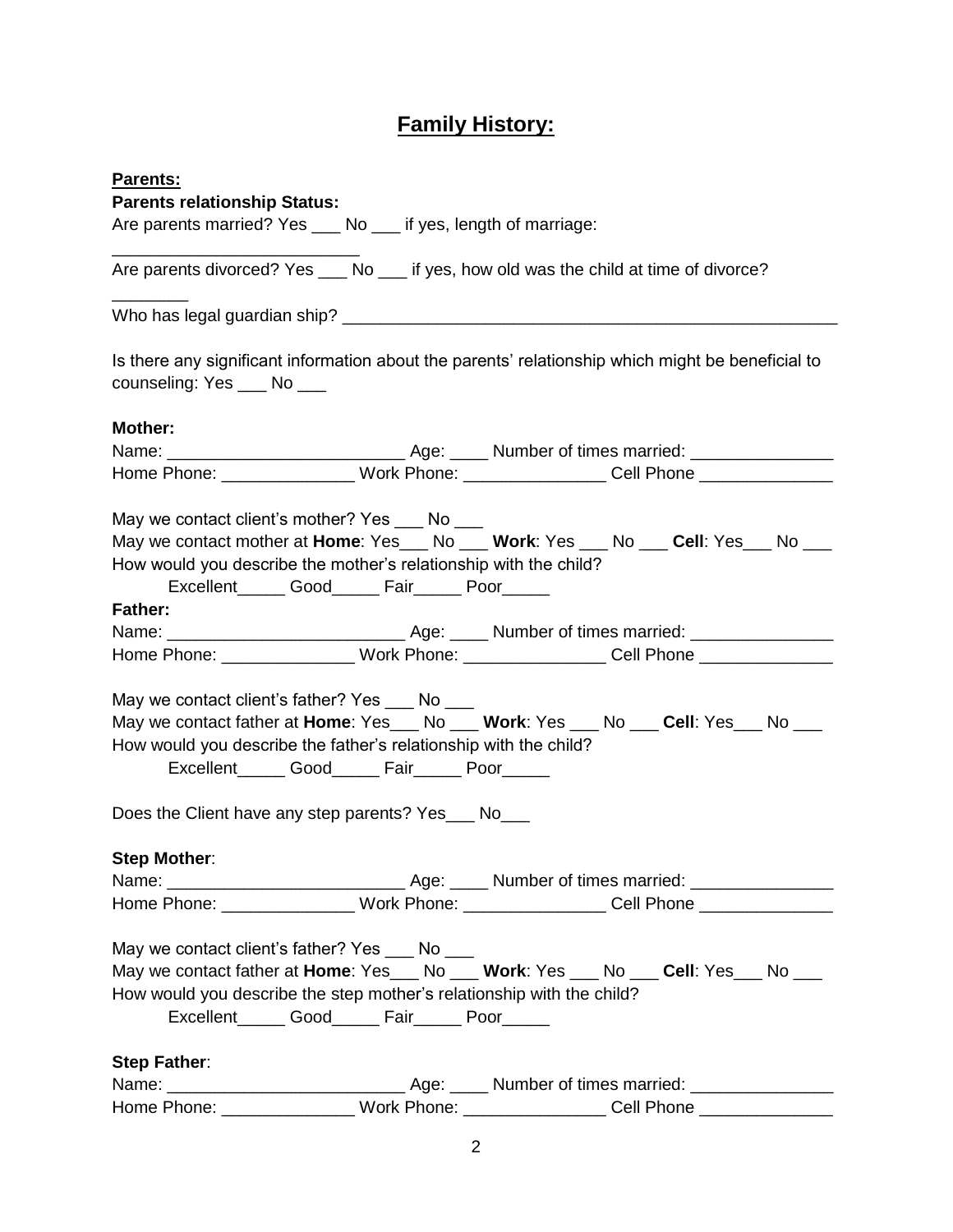| May we contact client's step father? Yes ___ No ___<br>May we contact father at Home: Yes___ No ___ Work: Yes ___ No ___ Cell: Yes___ No ___ |                                              |                                            |
|----------------------------------------------------------------------------------------------------------------------------------------------|----------------------------------------------|--------------------------------------------|
| How would you describe the father's relationship with the child?<br>Excellent_______ Good_______ Fair_______ Poor______                      |                                              |                                            |
| Siblings and others in house hold:                                                                                                           |                                              |                                            |
| Names of siblings                                                                                                                            | Age/Gender Lives<br>Relationship w/ client   |                                            |
| (First and Last)                                                                                                                             | $(\#,\mathsf{M/F})$ (Home/Away)              | (Good/Fair/Poor)                           |
|                                                                                                                                              |                                              |                                            |
| *Please add additional siblings to the back of this form                                                                                     |                                              |                                            |
|                                                                                                                                              |                                              |                                            |
| Who are other significant people in your child's life?                                                                                       |                                              |                                            |
| Name<br>(First and Last)                                                                                                                     | Age/Gender Lives<br>$(\#,\,M/F)$ (Home/Away) | Relationship w/ client<br>(Good/Fair/Poor) |
|                                                                                                                                              |                                              |                                            |
| Please describe any past counseling that either your child or any family member                                                              |                                              |                                            |
|                                                                                                                                              |                                              |                                            |
| Does anyone in the child's family use currently (or in the past) any type of drug, tobacco, or<br>alcohol?                                   |                                              |                                            |
| If yes, please describe:                                                                                                                     |                                              |                                            |
|                                                                                                                                              |                                              |                                            |
|                                                                                                                                              |                                              |                                            |
| <b>Child's Behavior</b>                                                                                                                      |                                              |                                            |
| What does your child currently do too often, too much, or at the wrong times that gets him/her in                                            |                                              |                                            |
| trouble? Please list all the behaviors you can think of.                                                                                     |                                              |                                            |

\_\_\_\_\_\_\_\_\_\_\_\_\_\_\_\_\_\_\_\_\_\_\_\_\_\_\_\_\_\_\_\_\_\_\_\_\_\_\_\_\_\_\_\_\_\_\_\_\_\_\_\_\_\_\_\_\_\_\_\_\_\_\_\_\_\_\_\_\_\_\_\_\_\_\_\_ \_\_\_\_\_\_\_\_\_\_\_\_\_\_\_\_\_\_\_\_\_\_\_\_\_\_\_\_\_\_\_\_\_\_\_\_\_\_\_\_\_\_\_\_\_\_\_\_\_\_\_\_\_\_\_\_\_\_\_\_\_\_\_\_\_\_\_\_\_\_\_\_\_\_\_\_ \_\_\_\_\_\_\_\_\_\_\_\_\_\_\_\_\_\_\_\_\_\_\_\_\_\_\_\_\_\_\_\_\_\_\_\_\_\_\_\_\_\_\_\_\_\_\_\_\_\_\_\_\_\_\_\_\_\_\_\_\_\_\_\_\_\_\_\_\_\_\_\_\_\_\_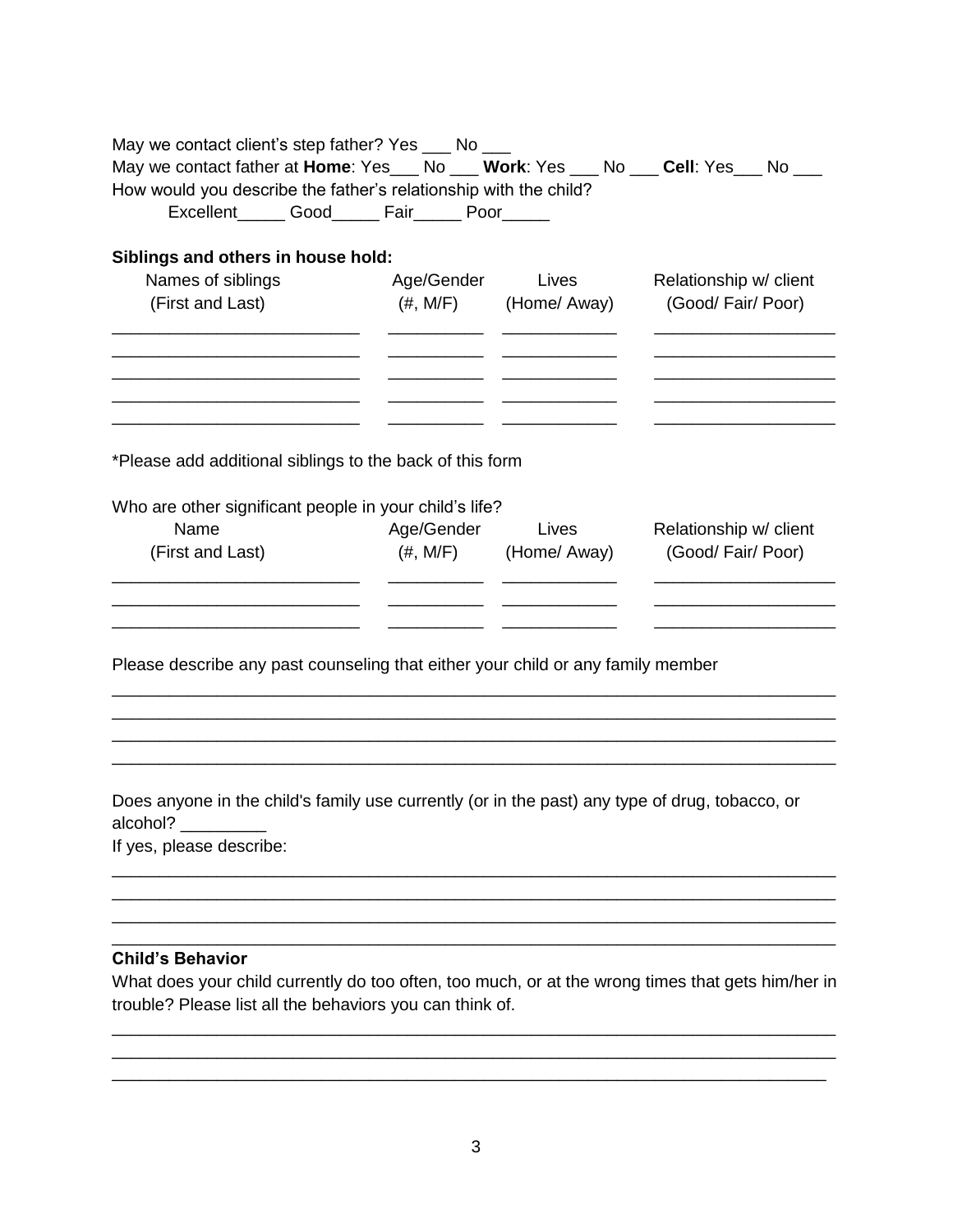What does your child fail to do as often as you would like, as much as you would like, or when you would like? Please list all the behaviors you can think of.

What does your child do that you like? What does he/she do that other people like?

#### **Others Concerns:**

Do you have any other concerns about your child or your family that you have not mentioned yet?

#### **Treatment Goals:**

From your preceding list of your child's behavior and your family concerns, what problem behaviors do you want to see change FIRST: and how much must they change for you to be satisfied?

| <b>Education History:</b>                                 |  |
|-----------------------------------------------------------|--|
|                                                           |  |
|                                                           |  |
| Current Grade: ______________                             |  |
| What does your child's teacher say about him/her?         |  |
| Other schools attended (including pre-school):            |  |
| Has your child ever repeated a grade? If so which one(s)? |  |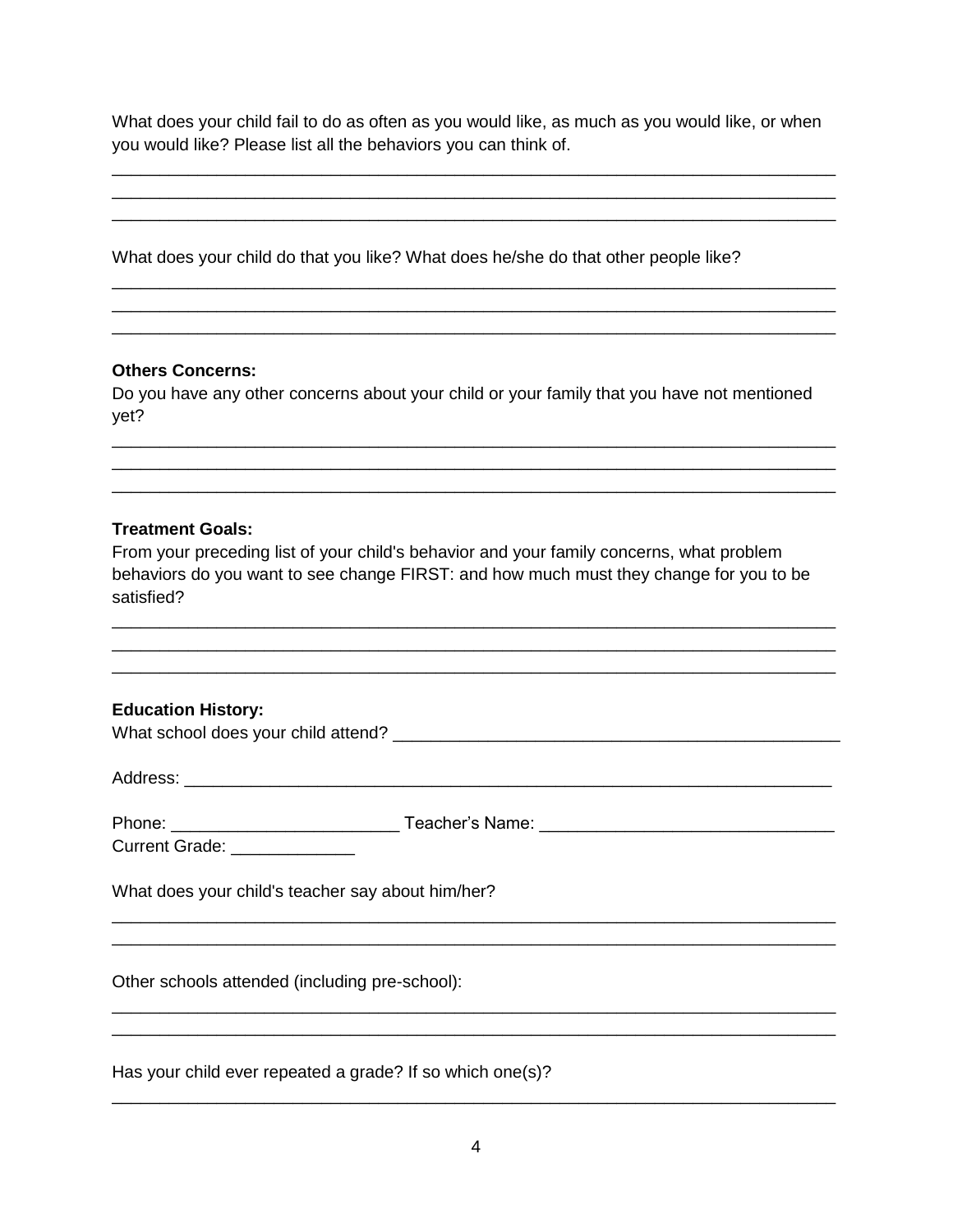| Has your child ever received special education services? Yes |  |
|--------------------------------------------------------------|--|
| If yes, what kind of program?                                |  |

| Has your child experienced any of the following problems at School?                                                                                                                                                                                                                                                                              |                                                                 |                      |                          |                  |
|--------------------------------------------------------------------------------------------------------------------------------------------------------------------------------------------------------------------------------------------------------------------------------------------------------------------------------------------------|-----------------------------------------------------------------|----------------------|--------------------------|------------------|
| Fighting                                                                                                                                                                                                                                                                                                                                         | Lack of friends                                                 |                      | Drug/Alcohol             | <b>Detention</b> |
| Suspension                                                                                                                                                                                                                                                                                                                                       | <b>Learning Disabilities</b>                                    |                      | Poor attendance          | Poor grades      |
| Gang influence                                                                                                                                                                                                                                                                                                                                   | Incomplete homework                                             |                      | <b>Behavior problems</b> |                  |
| <b>Medical History:</b><br>What is the name of your child's primary care physician? _______________________                                                                                                                                                                                                                                      |                                                                 |                      |                          |                  |
|                                                                                                                                                                                                                                                                                                                                                  |                                                                 |                      |                          |                  |
| Date of your child's last medical examination: _________________________________<br>Did the child's mother smoke tobacco or use any alcohol, drugs or medications during the<br>Did the child's mother have any problems during the pregnancy or at delivery? If so, please<br>Has your child experienced any of the following medical problems? |                                                                 |                      |                          |                  |
| A serious accident                                                                                                                                                                                                                                                                                                                               | Hospitalization                                                 | Surgery              | Asthma                   |                  |
| A head injury                                                                                                                                                                                                                                                                                                                                    | High fever                                                      | Convulsions/seizures |                          |                  |
| Eye/ear problems                                                                                                                                                                                                                                                                                                                                 | Meningitis                                                      | Hearing problems     |                          |                  |
| Allergies                                                                                                                                                                                                                                                                                                                                        | Loss of consciousness                                           |                      |                          |                  |
|                                                                                                                                                                                                                                                                                                                                                  | Please list any current medical problems or physical handicaps: |                      |                          |                  |
|                                                                                                                                                                                                                                                                                                                                                  |                                                                 |                      |                          |                  |

\_\_\_\_\_\_\_\_\_\_\_\_\_\_\_\_\_\_\_\_\_\_\_\_\_\_\_\_\_\_\_\_\_\_\_\_\_\_\_\_\_\_\_\_\_\_\_\_\_\_\_\_\_\_\_\_\_\_\_\_\_\_\_\_\_\_\_\_\_\_\_\_\_\_\_\_

Please list any medications/vitamins, etc. your child takes on a regular basis:

\_\_\_\_\_\_\_\_\_\_\_\_\_\_\_\_\_\_\_\_\_\_\_\_\_\_\_\_\_\_\_\_\_\_\_\_\_\_\_\_\_\_\_\_\_\_\_\_\_\_\_\_\_\_\_\_\_\_\_\_\_\_\_\_\_\_\_\_\_\_\_\_\_\_\_\_

\_\_\_\_\_\_\_\_\_\_\_\_\_\_\_\_\_\_\_\_\_\_\_\_\_\_\_\_\_\_\_\_\_\_\_\_\_\_\_\_\_\_\_\_\_\_\_\_\_\_\_\_\_\_\_\_\_\_\_\_\_\_\_\_\_\_\_\_\_\_\_\_\_\_\_\_